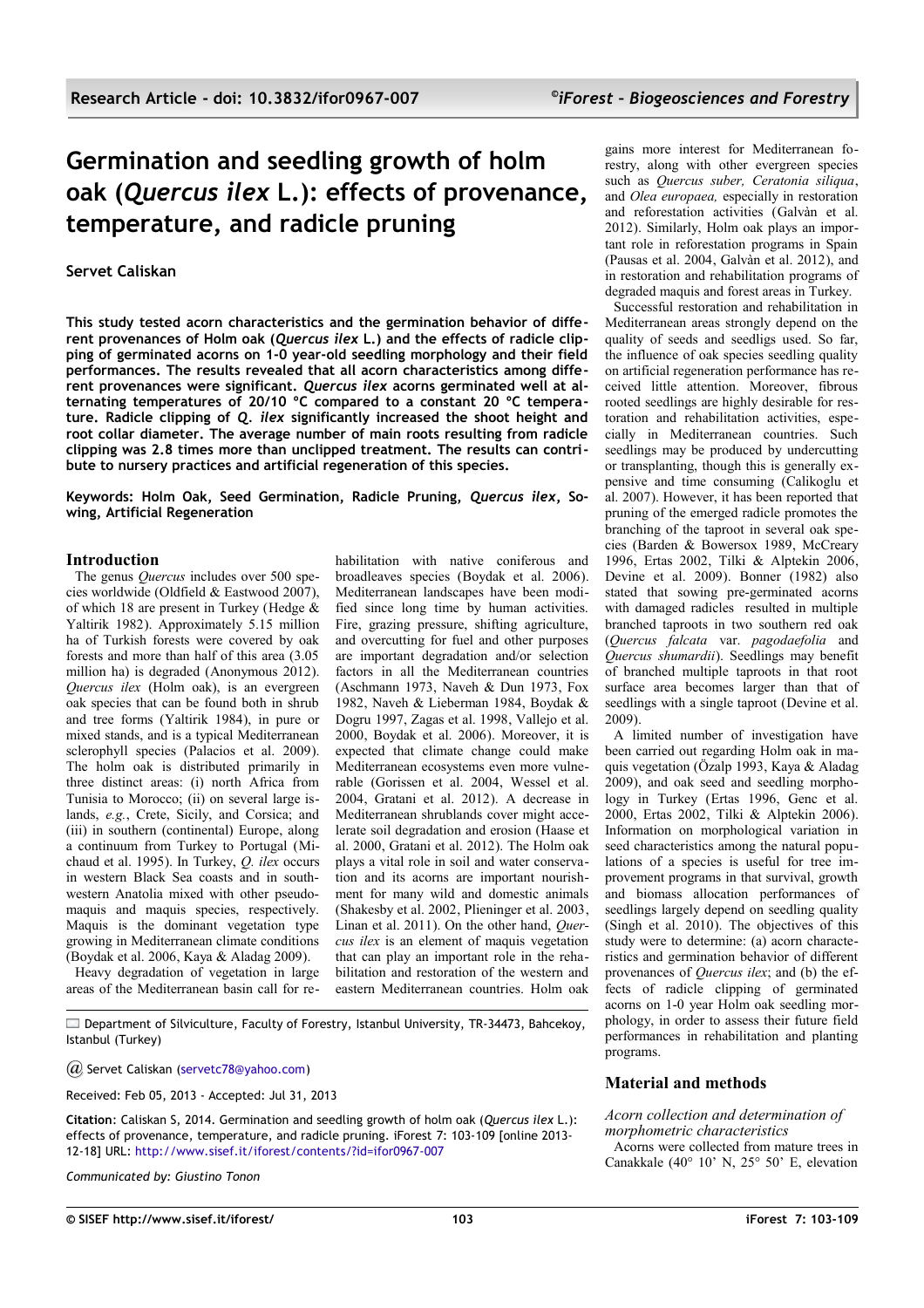

<span id="page-1-0"></span>**Fig. 1** - Map showing the locations of acorn collection sites.

175 m a.s.l.), Sinop (40° 01' N, 35° 00' E, 50 m a.s.l.), Aydin (37° 39' N, 27° 05' E, 10 m a.s.l.), and Mugla (36° 43' N, 27° 32' E , 850 m a.s.l.- [Fig. 1\)](#page-1-0). The climate at all sites is a typical maritime climate. The annual mean precipitation and annual mean temperature are respectively: 521 mm and 14 °C in Sinop; 513 mm and 15 °C in Canakkale; 525 mm and 18 °C in Aydin; and 979 mm and 15 °C in Mugla (Turkish State Meteorological Service 2013). Bedrocks in all sites are mainly limestone.

Collected acorns were placed in partially sealed plastic bags and transported to the laboratory. Acorns were floated in water to eliminate insect damaged or dead acorns. Sinking acorns were then selected if no damage was visible. Weight, length, and width were singly measured on 100 randomly drawn seeds from each provenance in five replications each of 20 seeds. The coefficient of variation (CV) was determined based on the overall mean and total variance for each measured trait.

#### *Germination tests*

Germination tests were carried out on 18 x 11 x 4.5 cm trays in a germination chamber. Trays were filled with sieved sand, autoclaved at 121 °C for 20 minutes, and then acorns placed on moist sand. Tests were performed with five replicates of 20 acorns for each provenance. Trays were examined daily for 30 days following the first signs of germination. Seeds were considered germinated when radicles were more than 5 mm long and showing geotropism.

Germination tests were carried out at constant (20  $\pm$  0.5 °C) and alternating (20/10  $\pm$ 0.5 °C) temperatures. Germination data were expressed as germination percentage (*GP*), peak value (*PV*), and germination value (*GV*). *GP* is the percentage of seeds germinated at the end of the test. *PV* is the highest number obtained dividing *GP* by the number of days elapsed. *GV* was calculated as follows (Djavanshir & Pourbeik 1976 - eqn. 1):

$$
GV = \frac{\sum dGS}{N} \cdot \frac{N_{gs}}{100} \cdot 10
$$

where *GV* is the germination value, *dGS* is daily germination speed, *N* is the frequency or the number of *dGS* calculated during the test,  $N_{gs}$  is the number of germinated seeds, and 10 is a constant.

#### *Seedling growth and radicle pruning*

Pre-germinated acorns from Sinop and Mugla provenances were analysed for seedling morphology, and sowed in a forest nursery in Istanbul-Bahçeköy. The nursery is located 41° 10' N, 28° 59' E, and elevation 116 m a.s.l. The climate at the nursery is a humid, mesothermal, and maritime climate with a moderate water deficit over summer months according to the Thornthwaite's classification method. Annual mean precipitation is around 1091 mm, and mean annual temperature is 12.8 °C. Most of the precipitation falls between October and March (Balci et al. 1986, Özhan et al. 2010, Akburak et al. 2013).

Acorns were divided into two different groups: radicles left intact and radicles

pruned back to 0.5 cm. Acorns were individually sown on seedbeds with five replicates of 12 acorns for each treatment. Survival percentage, shoot height, root collar diameter, number of main roots, total diameter of main roots, and total diameter of main roots / root collar diameter were determined in 1-0 year Holm oak seedlings.

#### *Data analysis*

Parameters related to germination, such as germination percentage, peak value, and germination value, were considered as dependent variables in the analysis of variance carried out. Germination percentages were transformed using arcsine square root transformation. Population, temperature, and replications were used as independent variables (predictors). ANOVA for the germination traits were based on the following model (Sokal & Rohlf 1995 - eqn. 2):

$$
Y_{ijkl} = \mu + P_i + T_j + R_k + (PT)_{ij} + e_{ijkl}
$$

where  $Y_{iikl}$  is the observed value of  $k$ -th replication of the *j-*th temperature of the *i-*th population (provenance),  $\mu$  is the overall mean,  $P_i$  the population effect,  $T_i$  the effect of temperature,  $R_k$  the effect of replication. and  $e_{ijk}$  is the error.

In the radicle pruning treatments, seedling traits such as survival, shoot height, root collar diameter, number of main roots, total diameter of main roots, and total diameter of main roots (mm) /root collar diameter (mm) (dependent variables) were analyzed using treatments as independent variables. Survi-

<span id="page-1-1"></span>**Tab. 1** - Morphometric characteristics of *Quercus ilex* L. acorns. Means within each column followed by different letters are significantly different (p<0.01). (SE): standard error.

|                       | Acorn width (mm)     |      | Acorn length (mm) |                    |      | Acorn weight (gr) |                   |      |               |
|-----------------------|----------------------|------|-------------------|--------------------|------|-------------------|-------------------|------|---------------|
| <b>Provenance</b>     | Mean                 | SE   | Range             | Mean               | SЕ   | Range             | Mean              | SЕ   | Range         |
| Canakkale             | 12.8 <sup>a</sup>    | 0.15 | $9.0 - 16.3$      | 28.84 <sup>a</sup> | 0.38 | 17.6-34.7         | $2.95^{\text{a}}$ | 0.38 | $0.55 - 4.96$ |
| Sinop                 | 13.03 <sup>b</sup>   | 0.12 | $10.8 - 16.2$     | 24.41 <sup>b</sup> | 0.22 | $19.0 - 30.9$     | 2.64 <sup>b</sup> | 0.07 | 1.50-4.84     |
| Aydin                 | $13.15^{b}$          | 0.09 | 10.4-15.5         | 28.81 <sup>a</sup> | 0.34 | 13.1-35.6         | 3.06 <sup>a</sup> | 0.07 | 1.53-4.98     |
| Mugla                 | $13.66^{\mathrm{b}}$ | 0.16 | $9.7 - 17.4$      | $26.06^{\circ}$    | 0.37 | $14.2 - 33.9$     | 2.90 <sup>a</sup> | 0.09 | 0.98-5.13     |
| Over four provenances | 13.16                | 0.07 | $9.0 - 17.4$      | 27.03              | 0.19 | $5.6 - 13.1$      | 2.89              | 0.04 | $0.55 - 5.13$ |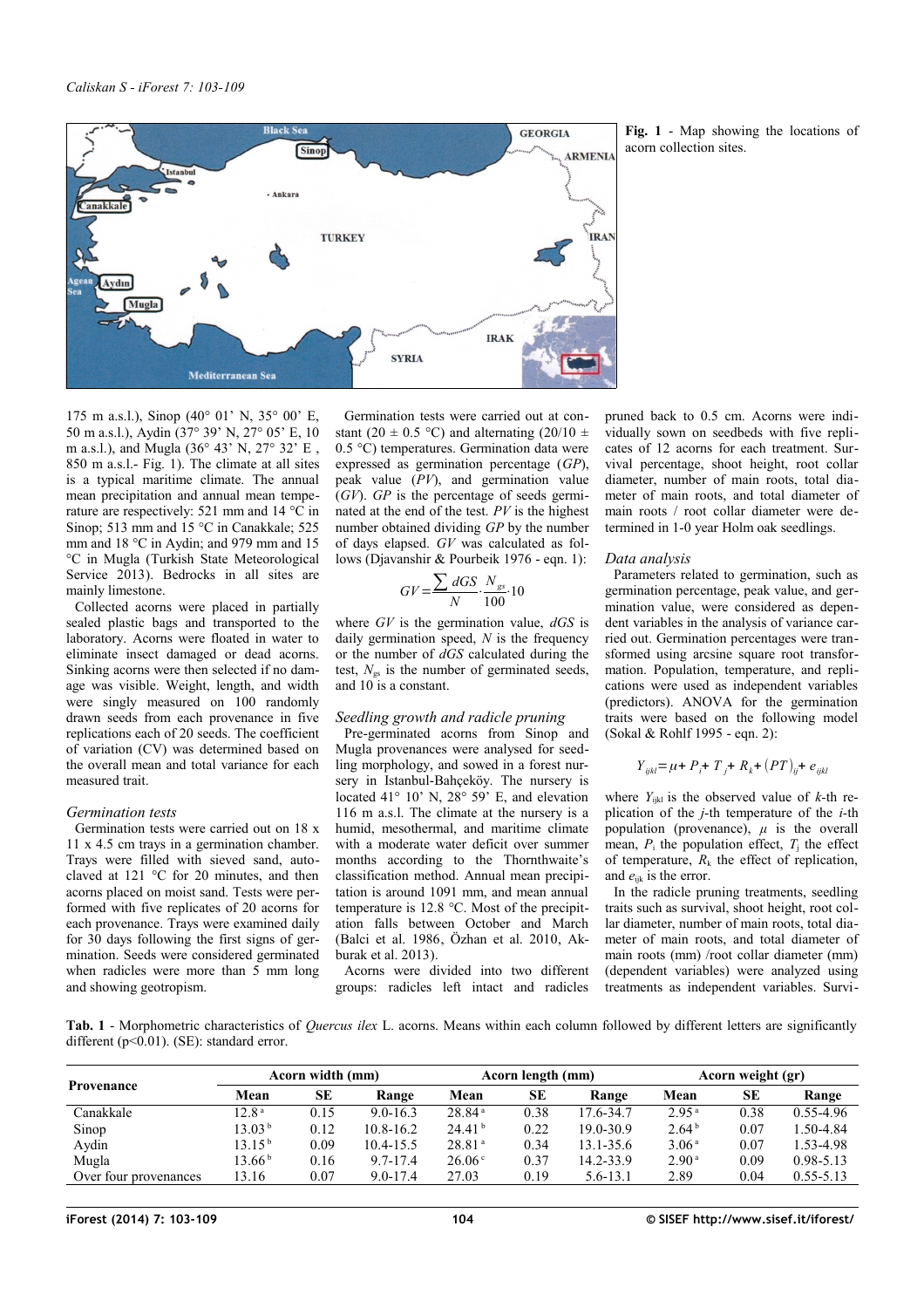val percentages were transformed using arcsine square root transformation. ANOVA for the radicle pruning treatments were based on the following model (Sokal & Rohlf 1995 eqn. 3):

$$
Y_{ij} = \mu + T_i + e_{ij}
$$

where  $Y_{ij}$  is the observation of *j*-th seedling of the *i*-th treatment,  $\mu$  is the overall mean,  $T_i$ is the effect of treatment, and  $e_{ij}$  is the error.

Duncan's multiple range test was applied to determine statistically significant differences among subsets ( $\alpha$ =0.05).

#### **Results**

Results from ANOVA applied on acorn characteristics of *Quercus ilex* showed that differences among provenances were significant for all the traits considered [\(Tab. 1\)](#page-1-1). The maximum range of variation in acorn width, length, and weight was observed for Mugla, Aydin, and Canakkale provenances (9.7-17.4 mm, 13.1-35.6 mm, and 0.55-4.96 gr, respectively). Largest width, length, and weight were observed for acorns from Mugla, Canakkale, and Aydin provenances, respectively. According to the results of the Duncan's test on acorn width and weight [\(Tab. 1\)](#page-1-1), Canakkale population is distinct from Sinop, Aydin, and Mugla provenances. As for acorn length, no significant differences were found in between Canakkale and Aydin, though they showed significant differences with both Sinop and Mugla. Maximum coefficient of variation (CV) was observed in acorn weight for all provenances [\(Fig. 2\)](#page-2-2). For acorn weight, the maximum CV was recorded in the Canakkale provenance (34.8%) with a minimum of 23.2% in the Aydin provenance. For acorn width and acorn length, the maximum CV was observed in Mugla provenance (11.8% and 14.3%, respectively).

Results from ANOVA showed that *GP*, *GV*, and *PV* were significantly different among provenances  $(p=0.0001)$ . The effect of temperatures was significant only for *GV* and  $\vec{PV}$  (p=0.0108 and p=0.00018, respectively). Interaction between provenances and temperatures did not reveal any significant effect [\(Tab. 2\)](#page-2-1).

Germination percentage, germination value and peak value were the highest in the Sinop provenance at both constant  $(20 \pm 0.5 \degree \text{C})$ and alternating  $(20/10 \pm 0.5 \degree C)$  temperature regimes. Germination performances of Canakkale, Mugla, and Aydin provenances were higher at the alternating than at the constant temperature regime. Contrastingly, Sinop provenance acorns revealed better performances in terms of germination parameters at constant rather than alternating temperature regime [\(Tab. 3,](#page-2-0) [Fig. 3,](#page-3-1) [Fig. 4\)](#page-3-0).

Germination percentage, germination value, and peak value at 20 °C and 20/10 °C



<span id="page-2-2"></span>Fig. 2 - Coefficient of variation (CV) among different provenances for different acorn characters in *Quercus ilex.*

<span id="page-2-1"></span>**Tab. 2** - Results of the ANOVA carried out on germination percentage (*GP*), germination value (*GV*) and peak value (*PV*) of the acorns of *Quercus ilex*.

|          | Parameter | <b>Source of variation</b> |                           |                                      |                     |         |  |  |
|----------|-----------|----------------------------|---------------------------|--------------------------------------|---------------------|---------|--|--|
| Variable |           | Provenance<br>(A)          | <b>Temperature</b><br>(B) | <b>Interaction</b><br>$(A \times B)$ | <b>Replications</b> | Error   |  |  |
|          | df        | 3                          |                           | 3                                    | 4                   | 28      |  |  |
| GP       | MS        | 3610.635                   | 180.625                   | 119.375                              | 102.292             | 121.518 |  |  |
|          | F         | 29.71                      | 1.49                      | 0.98                                 | 0.84                |         |  |  |
|          | P-value   | 0.000                      | 0.2329                    | 0.4331                               | 0.4825              |         |  |  |
| $\,GV$   | MS        | 2419.881                   | 761.508                   | 80.797                               | 214.348             | 102.204 |  |  |
|          | F         | 23.68                      | 7.45                      | 0.79                                 | 2.10                |         |  |  |
|          | P-value   | 0.000                      | 0.0108                    | 0.5412                               | 0.1232              |         |  |  |
| PV       | MS        | 51.287                     | 22.695                    | 1.048                                | 3.933               | 1.910   |  |  |
|          | F         | 26.85                      | 11.88                     | 0.55                                 | 2.06                |         |  |  |
|          | P-value   | 0.000                      | 0.000                     | 0.7011                               | 0.1283              |         |  |  |

<span id="page-2-0"></span>**Tab. 3** - Germination of *Quercus ilex* L. acorns from four provenances at 20 °C and 20/10 °C. Means in the same column followed by different lowercase letter are significantly different ( $p<0.05$ ); means in the same column followed by different uppercase letter are significantly different ( $p<0.05$ ).

| Temp.                   |            | <b>Germination Parameters</b> |                      |                   |  |  |
|-------------------------|------------|-------------------------------|----------------------|-------------------|--|--|
| Regime                  | Provenance | <b>GP</b>                     | $\bm{G}V$            | PV                |  |  |
| constant<br>(20 °C)     | Canakkale  | 30 <sup>a</sup>               | 5.0 <sup>a</sup>     | 2.1 <sup>e</sup>  |  |  |
|                         | Sinop      | 81 <sup>b</sup>               | 49.0 $b$             | 8.7 <sup>a</sup>  |  |  |
|                         | Aydin      | $70^{\mathrm{bc}}$            | 35.6 <sup>c</sup>    | 6.2 <sup>b</sup>  |  |  |
|                         | Mugla      | 60 <sup>c</sup>               | $27.2$ <sup>cd</sup> | 5.4 <sup>b</sup>  |  |  |
|                         | Mean       | 60 <sup>A</sup>               | 29.2 <sup>A</sup>    | 5.6 <sup>A</sup>  |  |  |
| alternate<br>(20/10 °C) | Canakkale  | 41 <sup>a</sup>               | 6.6 <sup>a</sup>     | $2.3$ de          |  |  |
|                         | Sinop      | 77 <sup>b</sup>               | $29.4$ <sup>cd</sup> | 5.6 <sup>b</sup>  |  |  |
|                         | Aydin      | $73$ bc                       | $22.6$ $cd$          | 4.7 <sup>cb</sup> |  |  |
|                         | Mugla      | 68 <sup>bc</sup>              | 17.5 <sup>d</sup>    | $3.9$ cd          |  |  |
|                         | Mean       | $65^{\text{A}}$               | 19.0 <sup>B</sup>    | 4.1 <sup>B</sup>  |  |  |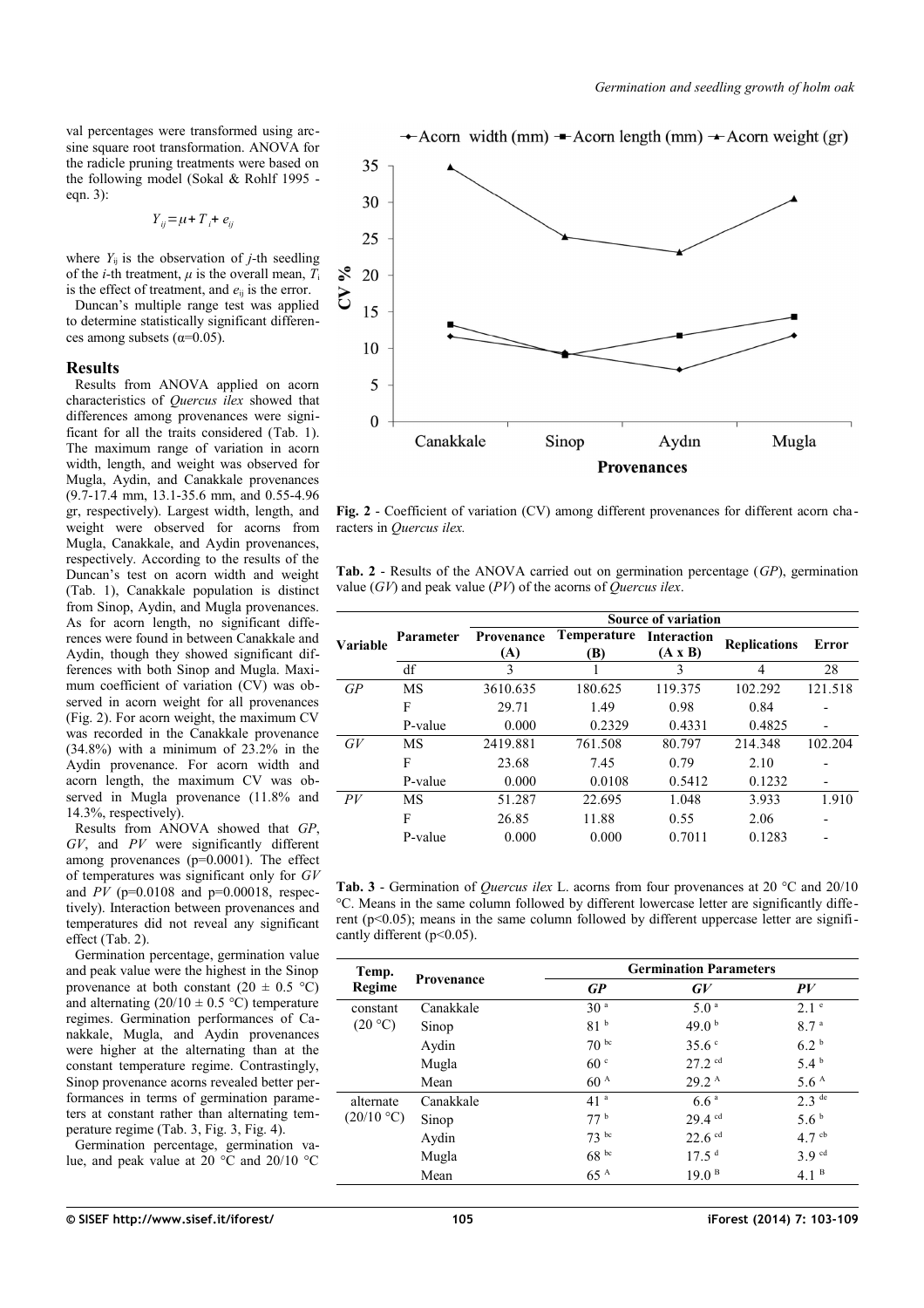<span id="page-3-2"></span>**Tab. 4** - Survival and seedling morphology from different radicle pruning treatments (average for two provenances). Means in the same row followed by different letters were significantly different (p<0.05).

|                                         | <b>Sowing Treatments</b> |                    |  |  |
|-----------------------------------------|--------------------------|--------------------|--|--|
| <b>Parameters</b>                       | Radicle not<br>clipped   | Radicle<br>clipped |  |  |
| Survival $(\% )$                        | 66 <sup>a</sup>          | 62 <sup>a</sup>    |  |  |
| Shoot height (mm)                       | 147 <sup>a</sup>         | 169 <sup>b</sup>   |  |  |
| Root Collar Diameter (mm)               | 3.5 <sup>a</sup>         | 3.8 <sup>b</sup>   |  |  |
| Number of the main roots                | 1 <sup>a</sup>           | 2.8 <sup>b</sup>   |  |  |
| Total diameter of the main roots (mm)   | 3.5 <sup>a</sup>         | 71 <sup>b</sup>    |  |  |
| Total diameter of the main roots (mm) / | 1 <sup>a</sup>           | 19 <sup>b</sup>    |  |  |
| Root Collar Diameter (mm)               |                          |                    |  |  |



<span id="page-3-1"></span>



<span id="page-3-0"></span>**Fig. 4** - Germination of *Quercus ilex* acorns at alternating (20/10  $\pm$  0.5 °C) temperature regimes.

were the highest in the Sinop provenance with lowest seed weight, and the lowest in the Canakkale provenance with medium seed weight [\(Tab. 1](#page-1-1) and [Tab. 3\)](#page-2-0).

The effects of radicle pruning of germinated acorns on 1-0 year Holm oak seedling morphology were tested. Significant differences were found in shoot height, root collar diameter, number of main roots, and total diameter of main roots/root collar diameter. On the other hand, no significant differences were observed in survival. Finally, all the seedlings from the unpruned radicle treatment had single roots, while multiple roots were observed for all seedlings from the pruned radicle treatment [\(Tab. 4\)](#page-3-2). Overall, seedlings with radicle pruned at germination seemed to perform better than unpruned seedlings [\(Tab. 4\)](#page-3-2).

## **Discussion**

Most Mediterranean sclerophyllous species develop morphological and physiological adaptations to the long and dry summer period, such as small and thick leaves, dense pubescence, deep water extraction system, and high water use efficiencies (Ozturk et al. 2010). In fact, drought stress is responsible for growth and survival of evergreen woody species in the Mediterranean basin (Gratani & Varone 2004).

Local adaptations to specific ecological conditions may lead to differences among provenances in growth performances (Crescente et al. 2002, Ducousso et al. 1996). Population variability with respect to acorn morphology have been reported for *Quercus ilex* (Galvàn et al. 2012), *Q. glauca* (Singh et al. 2010), and *Q. suber* (Ramírez-Valiente et al. 2009). In a study on thirteen populations of holm oak throughout Spain (Galvàn et al. 2012), differences in acorn morphology between eastern and western provenances were reported, the latter showing also larger overall variation. The authors reported acorn weight ranging from 2.4 to 6.1 g ( $CV = 22$ -37%), length ranging from 40.4 to 22.8 mm  $(CV = 3-17%)$ , and diameter ranging from 17.1 to 12.4 mm (CV = 13-35% - Galvàn et al. 2012). In the present study, ranges for acorn weight, length and width were 2.6-3.1 gr, 24.4-28.8 mm, 12.8-13.7 mm, respectively. On the other hand, CV ranges for weight, length, and width were 23-35%, 9- 14%, and 9-12%, respectively. Moreover, significant differences among provenances were found for all the seed traits considered in this study. Afzal-Rafii et al. (1992) reported mean width values ranging from 12 to 13 mm for Holm oak acorns, while mean weight was 2.4-3 g, ranges similar to those observed in the present study (12.8-13.7 mm and 2.6-3.1 g, respectively).

Gomez (2004) stated that large acorns of *Q. ilex* showed increased germination rate. In contrast, in the present study Canakkale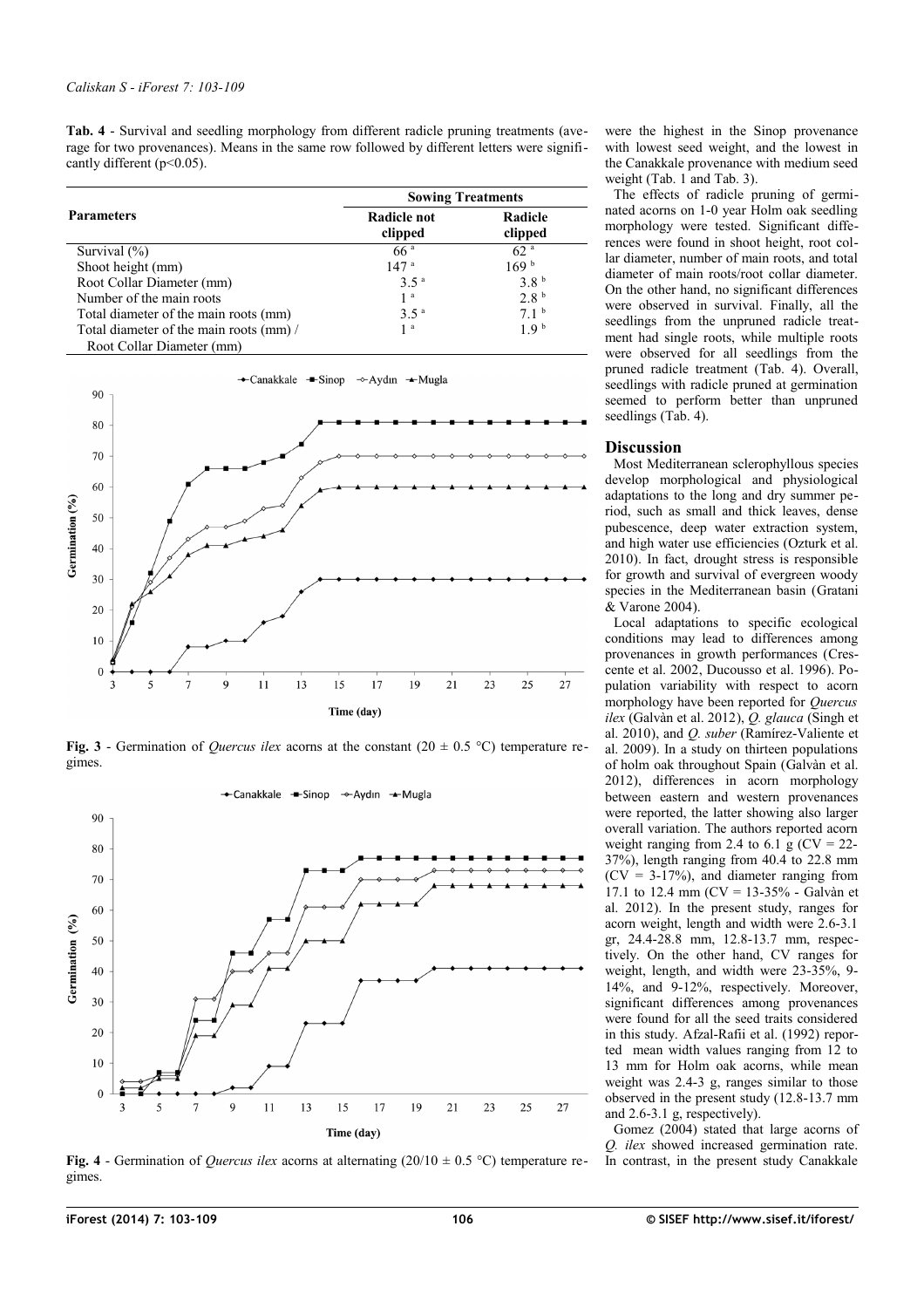provenance had the largest acorns but showed the lowest germination percentage, while Sinop provenance had the lightest acorns and the highest germination percentage. In some tree species, large seeds showed increased germination and survival (Ke & Werger 1999, Cicek & Tilki 2007). On the contrary, the rule larger seeds = highest gerination rate does not hold for some other species, as it was in our study (Khera et al. 2004, Tilki & Alptekin 2005, Tilki 2010). However, it has been reported that acorn size and morphology are also affected by soil properties and stand characteristics (Gea-Izquierdo et al. 2006).

In the present study, *Q. ilex* acorns showed better germination at alternating temperature regime (20/10  $\degree$ C - 65%) than at constant regime  $(20 °C - 60%)$  temperature regime. However, similar differences among provenances in germination rate have been observed. Pasquini et al. (2011) reported for Holm oak germination percentages of two seed lots (68% and 63%) very similar to those observed in the present study.

Radicle pruning has revealed a positive effect on seedling performances in this investigation, determining a larger taproot production and increasing height and root collar diameter of seedlings. Moreover, significant differences were found in shoot height, root collar diameter, number of the main roots, and total diameter of the main roots/root collar diameter of the two tested provenances, though no significant differences in seedlings' survival were observed at the end of the growing season. However, in *Quercus vulcanica* radicle clipping had no effect on survival, shoot height, and diameter of seedlings obtained from spring-sown acorns (Tilki & Alptekin 2006). Radicle clipping had also no effect on shoot height and diameter of containerized *Q. vulcanica* 1-yearold seedlings from fall-sown acorns (Genc et al. 2000) and did not significantly alter height in *Fagus orientalis* (Calikoglu et al. 2007). In the present study, the average number of main roots was 2.8 times higher for seedlings undergoing radicle clipping in comparison to unclipped treatment, while it was close to 2.5 times higher for radiclepruned seedlings of *Quercus vulcanica* after 8 months (Tilki & Alptekin 2006). Radicle clipping resulted in more seedling branch roots both in *Q.vulcanica* (Genc et al. 2000) and *Quercus douglasii* (McCreary 1996), and in a greater terminal elongation in greenhouse conditions in northern red oak (Barden & Bowersox 1989). Furthermore, radicle pruning prior to sowing did not adversely affect seedling production in two southern red oaks (*Quercus shumardii* and *Quercus falcate* var. *pagodaefolia* - Bonner 1982). Similar results were also obtained by Ertas (1996) in *Quercus hartwissiana*, where radicle pruning doubled the average number of taproots and increased the root collar diameters of the seedlings, and by Ertas (2002) in *Quercus petraea*, where root surface area and number of taproots increased in 1-0 year old radicle-pruned seedlings.

The present study confirmed the importance of radicle clipping of *Q. ilex.* Radicle clipping generally inhibits the development of main carrot-type tap root, and causes the formation of several tap roots and a more fibrous root systems. It is thought that such a root system may confer an advantage on seedlings, providing greater root surface area for the absorption of moisture and nutrients (Tilki & Alptekin 2006). Radicle-pruning tecnhiques may be adopted in nursery in order to produce vigorous material to be used in reafforestation or rehabilitation activities in drought-prone or degraded areas frequently occuring in the Mediterranean basin. Moreover, it is well-known that height and root collar diameter of seedlings are among the major factors positively affecting planting success of broad leaved species. The slow growth and poor survival of planted oaks may be in part due to the root system (Barden & Bowersox 1989). Finally, Tsakaldimi et al. (2005) highlighted that grading criteria for oak seedlings' shoot height and root-collar diameter are important parameters to be considered for successful reafforestation of sites with high environmental stress.

## **Conclusion**

The aim of this study was to determine the acorn characteristics, germination behaviors, and effects of radicle clipping of different provenances of Holm oak (*Quercus ilex* L.) from northern and western regions of Turkey. *Quercus ilex* acorns better germinated at alternating temperatures rather than at the constant temperature regimes. Significant differences were detected among different provenances for all the measured seed traits. Pruning the radicle of germinated acorns before sowing has proven to positively affect 1-year-old seedlings of *Quercus ilex*, increasing their shoot height and root collar diameter.

## **Acknowledgements**

I wish to thank Prof. Dr. C. Unal Alptekin for his support during the seed collection. I am grateful to Prof. Dr. Melih Boydak for his careful review of and useful comments on this manuscript. I sincerely thank Dr. Bilal Cetin for his support in the laboratory during the investigation.

#### **References**

Afzal-Rafii Z, Dodd RS, Pelleau Y (1992). Mediterranean evergreen oak diversity: morphological and chemical variation of acorns. Canadian Journal of Botany 70:1459-1466. - doi: [10.1139/](http://dx.doi.org/10.1139/b92-184) [b92-184](http://dx.doi.org/10.1139/b92-184)

Akburak S, Oral HV, Ozdemir E, Makineci E (2013). Temporal variations of biomass, carbon and nitrogen of roots under different tree species. Scandinavian Journal of Forest Research 28:8- 16. - doi: [10.1080/02827581.2012.679680](http://dx.doi.org/10.1080/02827581.2012.679680)

- Anonymous (2012). The state of Turkey's Forests. General Directorate of Forestry, Ministry of Water Affairs and Forestry, Ankara, Turkey. [in Turkish]
- Aschmann H (1973). Man's impact on the several regions with Mediterranean climates. In: "Mediterranean type ecosystems, origin and structures" (Di Castri F, Mooney HA eds). Ecological Studies vol. 7, Springler-Verlag, Berlin, Heidelberg, New York, pp. 363-371.
- Balci AN, Özyuvaci N, Özhan S (1986). Sediment and nutrient discharge through streamflow from two experimental watershed in natural oak-beech forest ecosytems near Istanbul, Turkey. Journal of Hydrology 85: 31-47. - doi: [10.1016/0022-](http://dx.doi.org/10.1016/0022-1694(86)90075-2) [1694\(86\)90075-2](http://dx.doi.org/10.1016/0022-1694(86)90075-2)
- Barden C, Bowersox TW (1989). The effect of root pruning treatments on red oak seedling root growth capacity. In: Proceedings of the "Central hardwood forest conference" (Rink G, Budelsky CA eds). Carbondale (Illinois - USA), 5-8 Mar 1989, no. 132, pp. 115-119.
- Bonner FT (1982). The effect of damaged radicles of presprouted red oak acorns on seedling production. Tree Planter's notes 33: 13-15.
- Boydak M, Dirik H, Calikoglu M (2006). Biology and silviculture of Turkish red pine (*Pinus brutia* Ten.). OGEM-VAK, Ankara, Turkey.
- Boydak M, Dogru M (1997). The exchange of experience and state of the art in sustainable forest managements (SFM) by ecoregion: Mediterrenean Forests. XI. Dünya Ormancilik Kongresi Bildirileri 6: 165-185.
- Calikoglu M, Caliskan S, Yilmaz M, Dirik H (2007). Effects of root clipping on some seedling characteristics of oriental beech (*Fagus Orientalis* Lipsky). Review of the Faculty of Forestry, Istanbul University 57:17-30. [online] URL: [http://journals.istanbul.edu.tr/tr/index.php/](http://journals.istanbul.edu.tr/tr/index.php/orman/article/viewFile/9668/8963) [orman/article/viewFile/9668/8963](http://journals.istanbul.edu.tr/tr/index.php/orman/article/viewFile/9668/8963)
- Cicek E, Tilki F (2007). Seed size effects on germination, survival and seedling growth of *Castanea sativa* Mill. Journal of Biological Sciences 7 (2): 438-441. - doi: [10.3923/jbs.2007.438.441](http://dx.doi.org/10.3923/jbs.2007.438.441)
- Crescente MF, Gratani L, Larcher W (2002). Shoot growth efficiency and production of *Quercus ilex* L. in different climates. Flora 197: 2-9. doi: [10.1078/0367-2530-00007](http://dx.doi.org/10.1078/0367-2530-00007)
- Devine DW, Harrington AC, Southworth D (2009). Improving root growth and morphology of containerized Oregon White Oak seedlings. The Tree Planters's Notes 53: 29-34.
- Djavanshir K, Pourbeik H (1976). Germination value: a new formula. Silvae Genetica 25: 79-83.
- Ducousso A, Guyon JP, Krémer A (1996). Latitudinal and altitudinal variation of bud burst in western populations of sessile oak (*Quercus petraea* (Matt) Liebl.). Annals of Forest Science 53: 775-782. - doi: [10.1051/forest:19960253](http://dx.doi.org/10.1051/forest:19960253)
- Ertas A (1996). A study on silvicultural characteristics of *Quercus hartwissiana*. PhD Disserta-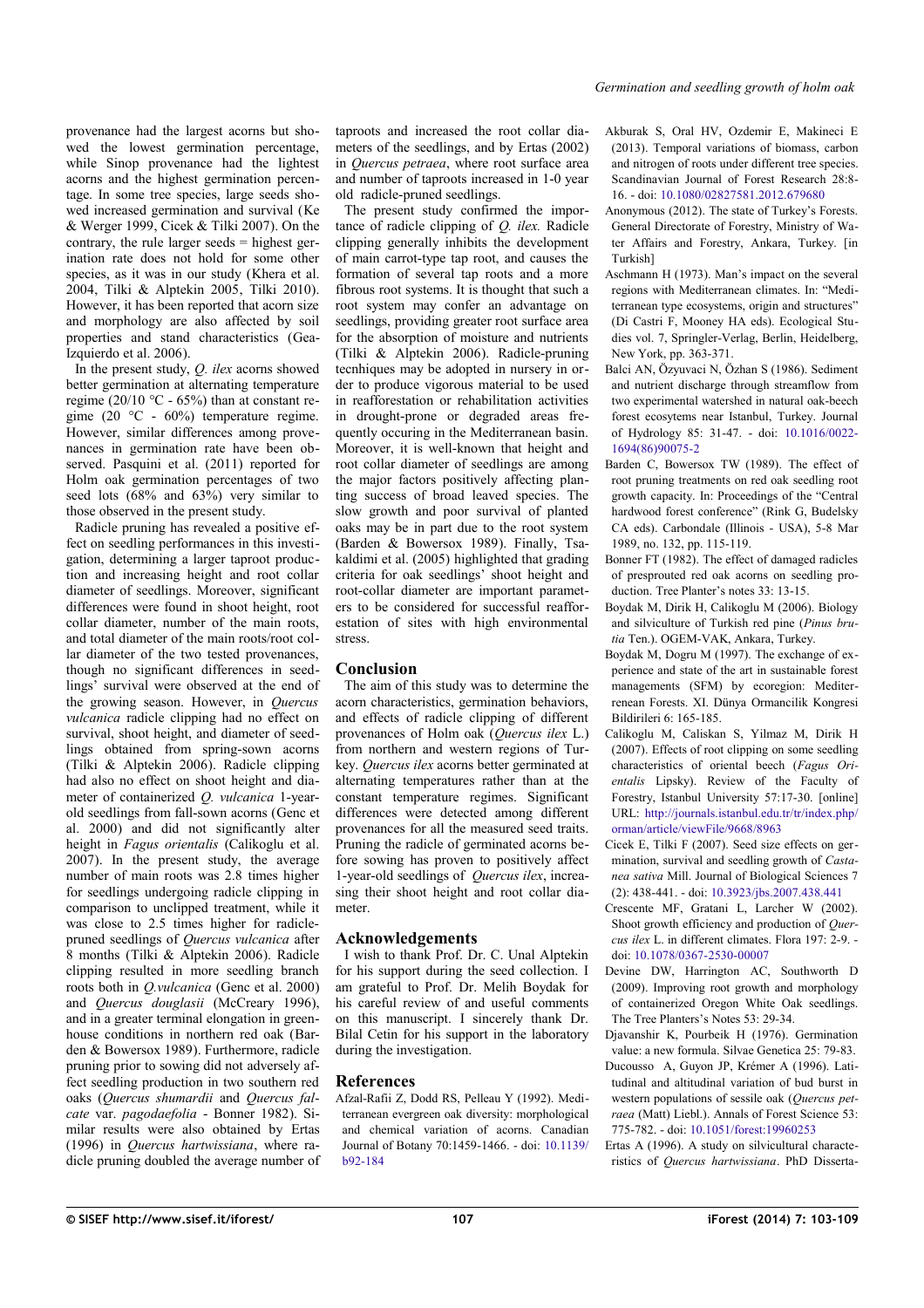tion, Istanbul University, Istanbul, Turkey.

- Ertas A (2002). Effect of radicle clipping on sessile oak (*Quercus petraea* Lieb.) seedling's root surface area and number of taproots. In: Proceedings of the Third Balkan Scientific Conference "Study, conservation and utilisation of forest resources". Sofia (Bulgaria) 2-6 Oct 2001, vol. 2, pp. 159-164.
- Fox MD (1982). Vegetation changes in Mediterranean Australia since European settlement. In: Proceedings of the Symposium on "Dynamics and Management of Mediterranean-Type Ecosystems". San Diego (CA - USA) 22-26 June 1981. General Technical Report PSW-58, USDA Forest Service, pp. 112-117.
- Galvàn VJ, Jorrín-Novo J, Gómez C, Ariza D, García-Olmo J, Navarro-Cerrillo RM (2012). Population variability based on the morphometry and chemical composition of the acorn in Holm oak (*Quercus ilex* subsp. ballota [Desf.] Samp.). European Journal of forest Research. - doi: [10.1007/s10342-011-0563-8.](http://dx.doi.org/10.1007/s10342-011-0563-8.)
- Gea-Izquierdo G, Canellas I, Montero G (2006). Acorn production in Spanish holm oak woodlands. Investacion Agraria - Sistemas y Recursos Forestales 15 (3): 339-354.
- Genc M, Gulcu S, Bilir N (2000). Kasnak mesesi (*Quercus vulcanica* Boiss.) 'nde meyve tipiekim sekli-fidan morfolojisi etkilesimleri. [Interactions on fruit type-sowing style-seedling morphology of *Quercus vulcanica* Boiss.]. Orman Mühendisligi 8:21-24. [in Turkish]
- Gomez JM (2004). Bigger is not always better: conflicting selective pressures on seed size in *Quercus ilex*. Evolution 58 (1): 71-80. - doi: [10.1111/j.0014-3820.2004.tb01574.x](http://dx.doi.org/10.1111/j.0014-3820.2004.tb01574.x)
- Gorissen A, Tietema A, Joosten NN, Estiarte M, Peñuelas J, Sowerby A, Emmett BA, Beier C (2004). Climate change affects carbon allocation to the soil in shrublands. Ecosystems 7: 650-661. - doi: [10.1007/s10021-004-0218-4](http://dx.doi.org/10.1007/s10021-004-0218-4)
- Gratani L (2000). Leaf temperature effects on gasexchange in *Quercus ilex* L. growing under field conditions. Plant Biosystems 134: 19-24. - doi: [10.1080/11263500012331350295](http://dx.doi.org/10.1080/11263500012331350295)
- Gratani L, Varone L (2004). Adaptive photosynthetic strategies of the Mediterranean maquis species according to their origin. Photosynthetica 42 (4): 551-558. - doi: [10.1007/S11099-005-00](http://dx.doi.org/10.1007/S11099-005-0012-3)  $12-3$
- Gratani L, Varone L, Ricotta C, Catoni R (2012). Mediterranean shrublands carbon sequestration: environmental and economic benefits. Mitigation and Adaptation Strategies for Global Change 18 (8): 1167-1182. - doi: [10.1007/s11](http://dx.doi.org/10.1007/s11027-012-9415-1) [027-012-9415-1](http://dx.doi.org/10.1007/s11027-012-9415-1)
- Gunderson CA, Norby RJ, Wullschleger SD (1993). Foliar gas-exchange responses of two deciduous hardwoods during three years of growth in elevated  $CO<sub>2</sub>$ : no loss of photosynthetic enhancement. Plant, Cell & Environment 16: 797- 807. - doi: [10.1111/j.1365-3040.1993.tb00501.x](http://dx.doi.org/10.1111/j.1365-3040.1993.tb00501.x)
- Haase P, Pugnaire FI, Clark SC, Incoll LD (2000). Photosynthetic rate and canopy development in the drought deciduos shrub *Anthyllis cytisoides* L. Journal of Arid Environments 46: 79-91. -

#### doi: [10.1006/jare.2000.0657](http://dx.doi.org/10.1006/jare.2000.0657)

- Hedge ICF, Yaltirik F (1982). *Quercus* L. In: "Flora of Turkey" (vol. 7). Eduinburgh University Press, Edinburgh, Scotland, UK, pp. 659- 683.
- Kaya B, Aladag C (2009). Maki ve Garig Topluluklarinin Türkiye'deki Yayilis Alanlari ve Ekolojik Özelliklerinin Incelenmesi. [Distribution analysis in Turkey and ecologic characteristics of maquis and garriques communities]. Selçuk Üniversitesi Sosyal Bilimler Enstitüsü Dergisi 22: 67-80. [in Turkish]
- Ke G, Werger MJA (1999). Different responses to shade of evergreen and deciduous oak seedlings and the effect of acorn size. Acta Oecologica 20 (6): 579-586. - doi: [10.1016/S1146-609X\(99\)00](http://dx.doi.org/10.1016/S1146-609X(99)00103-4) [103-4](http://dx.doi.org/10.1016/S1146-609X(99)00103-4)
- Khera N, Saxena KA, Singh PR (2004). Seed size variability and its influence on germination and seedling growth of five multipurpose tree species. Seed Science and Technology 32:319-330.
- Linan J, Cantos M, Troncoso J, Garcia LJ, Fernandez A, Troncoso A (2011). Some propagation methods for cloning holm oak (*Quercus ilex* L.) plants. Central European Journal of Biology 6 (3): 359-364. - doi: [10.2478/s11535-011-0007-y](http://dx.doi.org/10.2478/s11535-011-0007-y)
- McCreary DD (1996). The effects of stock type and radicle pruning on blue oak morphology and field performance. Annals of Forest Science 53: 641-648. - doi: [10.1051/forest:19960242](http://dx.doi.org/10.1051/forest:19960242)
- Michaud H, Toumi L, Lumaret R, Li TX, Romane F, Di Giust F (1995). Effect of geographical discontinuity on genetic variation in *Quercus ilex* L. (holm oak). Evidence from enzyme polymorphism. Heredity 74: 590-606. - doi: [10.1038/](http://dx.doi.org/10.1038/hdy.1995.83) [hdy.1995.83](http://dx.doi.org/10.1038/hdy.1995.83)
- Naveh Z, Dun J (1973). The human degradation of Mediterranean lanscape in Israel. In: "Mediterranean type ecosystems, Origin and Structures" (Di Castri F, Mooney H A eds). Ecological Studies vol. 7, Springer-Verlag, Berlin, Heidelberg, New York, pp. 373-390.
- Naveh Z, Lieberman AS (1984). Lanscape ecology, theory and application, Springer-Verlag New York, Berlin, Heidelberg, Tokyo.
- Oldfield S, Eastwood A (2007). The red list of oaks. Fauna & Flora International, Cambridge, UK.
- Ozturk M, Dogan Y, Sakcali MS, Doulis A, Karam F (2010). Ecophysiological responses of some maquis (*Ceratonia siliqua* L., *Olea oleaster* Hoffm. & Link, *Pistacia lentiscus* and *Quercus coccifera* L.) plant species to drought in the east Mediterranean ecosystem. Journal of Environmental Biology 31:233-245. [online] URL: <http://www.ncbi.nlm.nih.gov/pubmed/20648838>
- Özalp G (1993). Datça (Resadiye) yarimadasinin bitki toplumlari [Plant communities of Datca (Resadiye) peninsula]. Review of the Faculty of Forestry, Istanbul University 43: 77-101. [in Turkish]
- Özhan S, Gökbulak F, Serengil Y, Özcan M (2010). Evapotranspiration from a mixed deciduous Forest Ecosystem. Water Resources Management 24: 2353-2363 - doi: [10.1007/s11269-](http://dx.doi.org/10.1007/s11269-009-9555-6) [009-9555-6](http://dx.doi.org/10.1007/s11269-009-9555-6)
- Palacios G, Cerrillo N M R, Campo A, Toral M (2009). Site preparation, stock quality and planting date effect on early establishment of Holm oak (*Quercus ilex* L.) seedlings. Ecological Engineering 35 (1): 38-46. - doi: [10.1016/j.ecoleng.](http://dx.doi.org/10.1016/j.ecoleng.2008.09.006) [2008.09.006](http://dx.doi.org/10.1016/j.ecoleng.2008.09.006)
- Pasquini S, Braidot E, Petrussa E, Vianello A (2011). Effect of different storage conditions in recalcitrant seeds of holm oak (*Quercus ilex* L.) during germination. Seed Science and Technology 39: 165-177.
- Pausas J, Blade´l C, Valdecantos A, Seva J, Fuentes D, Alloza J, Vilagrosa A, Bautista S, Cortina J, Vallejo R (2004). Pines and oaks in the restoration of Mediterranean landscapes of Spain: New perspectives for an old practice-a review. Plant Ecology 171: 209-220 - doi: [10.10](http://dx.doi.org/10.1023/B:VEGE.0000029381.63336.20) [23/B:VEGE.0000029381.63336.20](http://dx.doi.org/10.1023/B:VEGE.0000029381.63336.20)
- Plieninger T, Pulido JF, Konold W (2003). Effects of land-use history on size structure of holm oak stands in Spanish dehesas: implications for conservation and restoration. Environmental Conservation 30 (1): 61-70. - doi: [10.1017/S037689290](http://dx.doi.org/10.1017/S0376892903000055) [3000055](http://dx.doi.org/10.1017/S0376892903000055)
- Ramírez-Valiente JA, Valladares F, Gil L, Aranda I (2009). Population differences in juvenile survival under increasing drought are mediated by seed size in cork oak (*Quercus suber* L.). Forest Ecology and Management 257: 1676-1683. doi: [10.1016/j.foreco.2009.01.024](http://dx.doi.org/10.1016/j.foreco.2009.01.024)
- Shakesby AR, Coelho AOC, Schnabel S, Keizer JJ, Clarke AM, Contador LFJ, Walsh DPR, Ferreira DJA, Doerr HS (2002). A ranking methodology for assessing relative erosion risk and its application to dehesas and montados in Spain and Portugal. Land Degradation and Development 13: 129-140 - doi: [10.1002/ldr.488](http://dx.doi.org/10.1002/ldr.488)
- Singh B, Prakash SK, Bhatt BP (2010). Provenance variation in seed and seedlings attributes of *Quercus glauca* Thunb in Garhwal Himalaya. India Indian Dendrobiums 63:59–63.
- Sokal RR, Rohlf FJ (1995). Biometry (3<sup>rd</sup> edn). WH Freeman & Co., New York, USA.
- Tilki F (2010). Influence of acorn size and storage duration on moisture content, germination and survival of *Quercus petraea* (Mattuschaka). Journal of Environmental Biology 31: 325-328. [online] URL: [http://www.ncbi.nlm.nih.gov/pub](http://www.ncbi.nlm.nih.gov/pubmed/21047006) [med/21047006](http://www.ncbi.nlm.nih.gov/pubmed/21047006)
- Tilki F, Alptekin CU (2005). Variation in acorn characteristics in provenances of *Quercus aucheri* Jaub. et Spach and provenance, temperature and storage effects on acorn germination. Seed Science and Technology 33:441-447.
- Tilki F, Alptekin CU (2006). Germination and seedling growth of Quercus vulcanica: effects of stratification, desiccation, radicle pruning and season of sowing, New Forests 32: 243-251.
- Tsakaldimi M, Zagas T, Tsitsoni T, Ganatsas P (2005). Root morphology, stem growth and field performance of seedlings of two Mediterranean everygreen oak species raised in different container types. Plant and Soil 278: 85-93. - doi: [10.1007/s11104-005-2580-1](http://dx.doi.org/10.1007/s11104-005-2580-1)
- Turkish State Meteorological Service (2013). Meteorological data. Web Site. [online] URL: